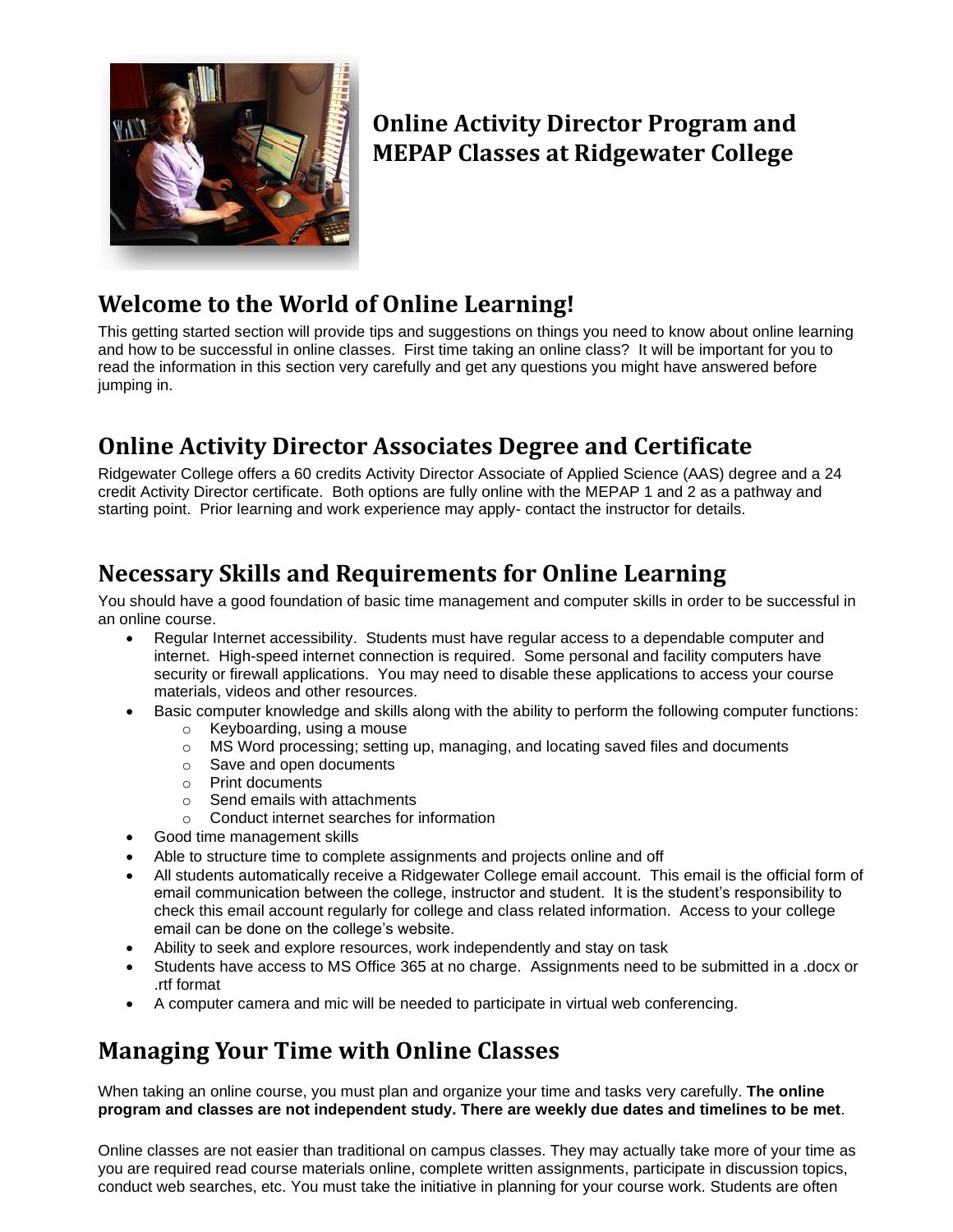working full time and need to organize course work studies around job and family obligations. This makes it even more important for you to set up a schedule. Online courses require you to read and comprehend assignments with little assistance. Therefore, if you do need assistance, make sure you are asking for it with enough advance time to get a response from the instructor before the assignment is due. It is always in your best interest to NOT leave assignments until the last minute.

*Some of the classes have a weekly schedule, format, and due dates that is rigorous and requires significant time and attention during the semester for successful completion. The classes are not independent study.*

# **COURSE DELIVERY & DESIGN**

# *How are the online classes set up and taught?*

Delivery format for all courses is based on weekly modules that run Monday morning through the following Monday evening. All class activities, discussion, assignments, etc. will be due by Monday of the next week by 11:30 pm, unless indicated or noted otherwise. Larger projects will have more time to complete.

Each module will focus on a particular topic(s) that we will cover for the week. Along with the content in the modules, there is reading from the textbooks, supplemental reading material provided in Desire2Learn (D2L) and internet resources to visit.

*You are not required to be online at a given time each week for class. Webinar and Zoom meetings are scheduled throughout the semester and are optional. They are recorded and available for later viewing.*

# *Assignments and Projects*

There will be assignments for each module or unit. These assignments will require a variety of different methods of work such as interviews, community research, writing papers and web searches. All assignments are required to be submitted via the Assignment Folders in D2L.

# *Class Participation/Discussion*

Your success in the online class is based on active, continued class participation. You need to read assigned chapters, articles, content pages and other relevant information in order to be prepared for the discussion of the topic. Students will be required to interact throughout the semester using the discussion room, chat rooms and email for peer and instructor communication.

# *Quizzes*

Quizzes given in the program are simply another method of assessment of the student. Quizzes are done online, are timed and will have a designated time in which they will be available to the student.

# *Grading*

Grading rubric and assessment will vary depending on individual classes and its content and assignments. Many larger assignments have a rubric that is used for grading and student self-assessment.

# **Student Responsibilities**

Students are expected to review weekly module content and do the required readings and work for each class according to the class schedule and actively participate in online discussion topics. It is the student's responsibility to ensure access to a dependable computer and internet, log in regularly to class, maintain a consistent study schedule, is aware of due dates, and be motivated to work independently.

# **Communication with the Instructor**

One of the most important factors in being successful in online learning is staying in touch with your instructor. If you are having problems or do not understand the requirements of an assignment, you need to let your instructor know immediately.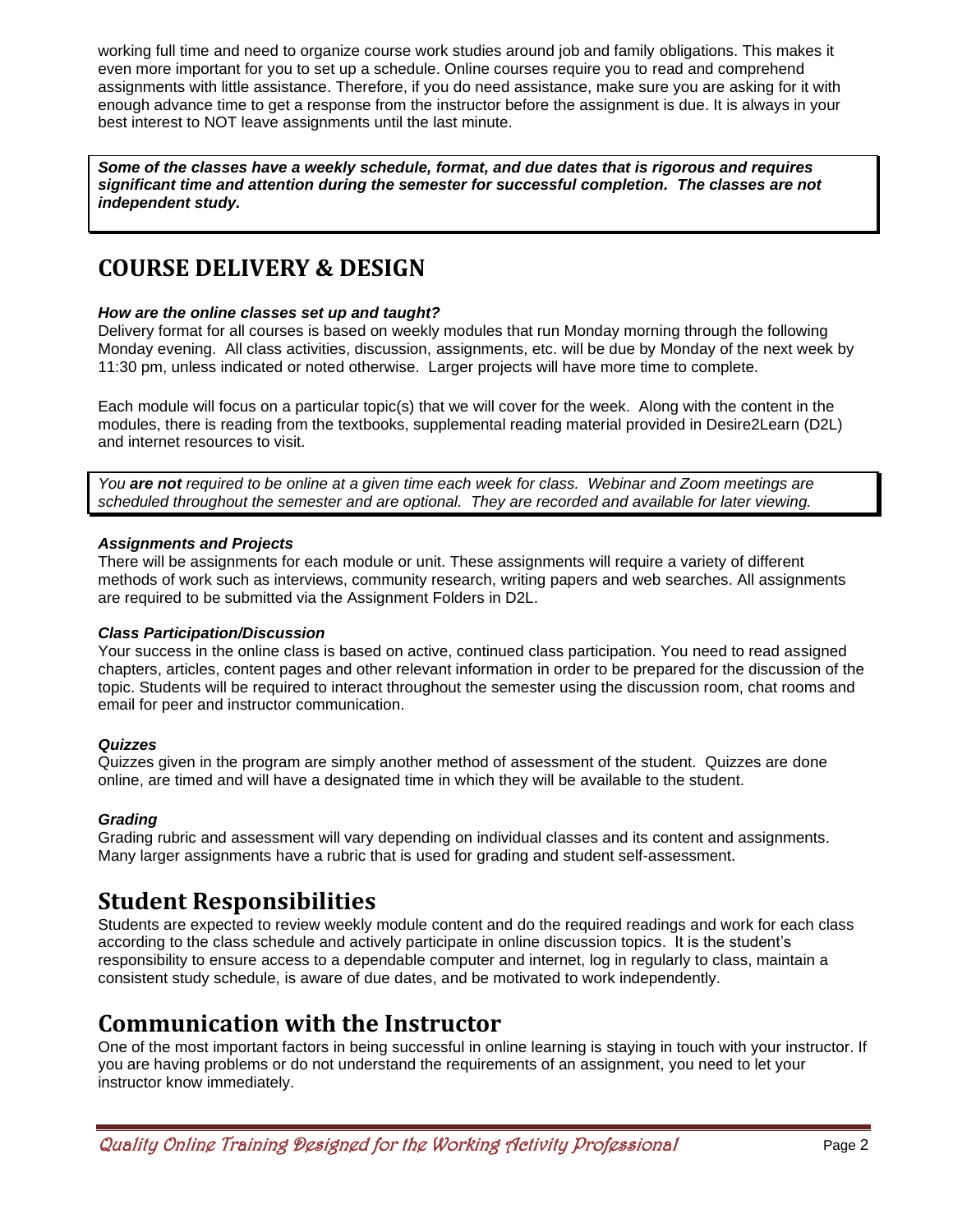# **Desire2Learn (D2L) Brightspace**



Desire2Learn (D2L) Brightspace is the learning management system used by Ridgewater College to deliver classes and information online. You will be able to access this information at anytime, anywhere, as long as you have connection to the internet and a web browser. D2L accessibility information: <https://www.d2l.com/accessibility/>

# **Practicum/Internship**

# *What is an Internship?*

An internship or on-the-job training is an opportunity where students practice skills learned in the classroom. The internship requirement of the Activity Program is designed to give the student who is not working in an elderly activity setting a hands-on experience in an activity department and program. It is an opportunity for the student to apply the information, resources, ideas, and skills learned in the classroom. During the hands-on experience, the internship site becomes the classroom where further learning and practical experience is obtained. The student and program instructor/advisor will work together to determine an internship site appropriate for a quality learning experience. A training plan will be designed to outline the tasks and duties to be completed by the student during the internship under the supervision of a qualified activity professional.

A student who currently works in an elderly activity or recreation setting will complete the required internship credits through a series of projects and assignments and determined between the student, program advisor and site supervisor. These projects and assignments are designed to support, build, evaluate, and assess the activity program, department and services. In order to complete required internship assignments and projects, students may need to access facility records, documentation, attend care conferences, and other forms of information*.*

*It is the student's responsibility to make arrangements and secure permission with the appropriate supervisor to complete all assignments required for practicum/internship.*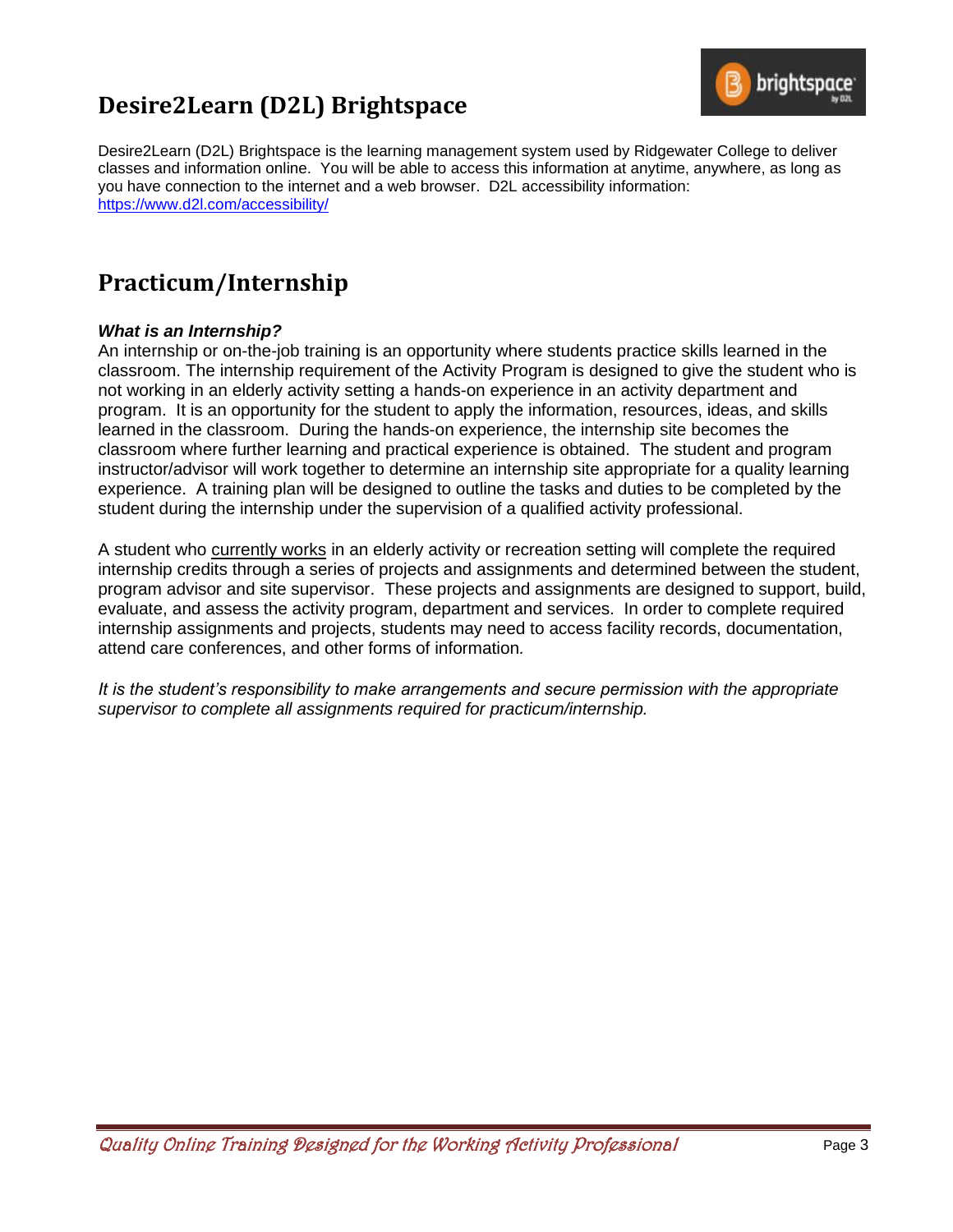

Online classes are part of the Activity Director program. Here are some basic questions and skills necessary for taking online classes.

# *Hardware and Software Availability*

- $\sqrt{ }$  Do you have access to a computer that is no more than 3 years old? Do you have access to the Internet on a regular basis?
- $\sqrt{ }$  Do you have the latest version of a web browser such as Fire Fox, Safari, or Chrome? (recommended browsers)
- $\sqrt{ }$  Are you able to disable firewalls or security blockers if working at your place of employment?
- Do you have a word processing program that has spell checker and can save documents in a .*pdf*, .*docx*, or *.rtf* format?

## *Comfort Level with Computers*

- $\sqrt{ }$  Can you run the programs you need to use on a computer such as word processer, email and web browser programs?
- $\sqrt{ }$  Can you create, save, and manage (copy/move/delete/rename) files on your computer?

## *Internet Skills*

- $\sqrt{ }$  Can you access e-mail and the Internet daily?
- $\sqrt{ }$  Do you know how to send and receive email messages?
- Do you know how to attach a file to an email message?
- Do you know how receive a file attachment from an incoming email message?
- Do you know how to paste text from a word processor into an email message?
- Do you know how to locate websites?

## *Learning Style Considerations*

- Do you feel that high quality learning can take place without having face to face interaction?
- Do you stay on task without direct supervision? Self-motivated? Self-disciplined?
- $\sqrt{ }$  Can you prioritize your workload, or do you procrastinate?
- Can you learn from reading source material and completing activities?
- $\sqrt{ }$  Do you usually understand written instructions?
- $\sqrt{ }$  Are you good at assessing and monitoring your own progress?
- Can you solve problems and work through difficulties independently?
- Are you planning to allocate as much time in your schedule for an online class as you would for a faceto-face class?
- $\sqrt{ }$  Will you have time every week (4-6 hrs) to work on assignments and participate in the learning process?
- $\sqrt{ }$  Do you have support and understanding from family, friends, and coworkers while you are taking an online class?

## *Communication Skills*

- $\sqrt{ }$  Are you able to communicate your thoughts and ideas in written format?
- Are you able to communicate using proper grammar, spelling, and sentence structure?
- $\sqrt{ }$  Do you know how to use spell check?
- Do you enjoy reading?
- Do you see the value of introducing critical thinking into the learning process?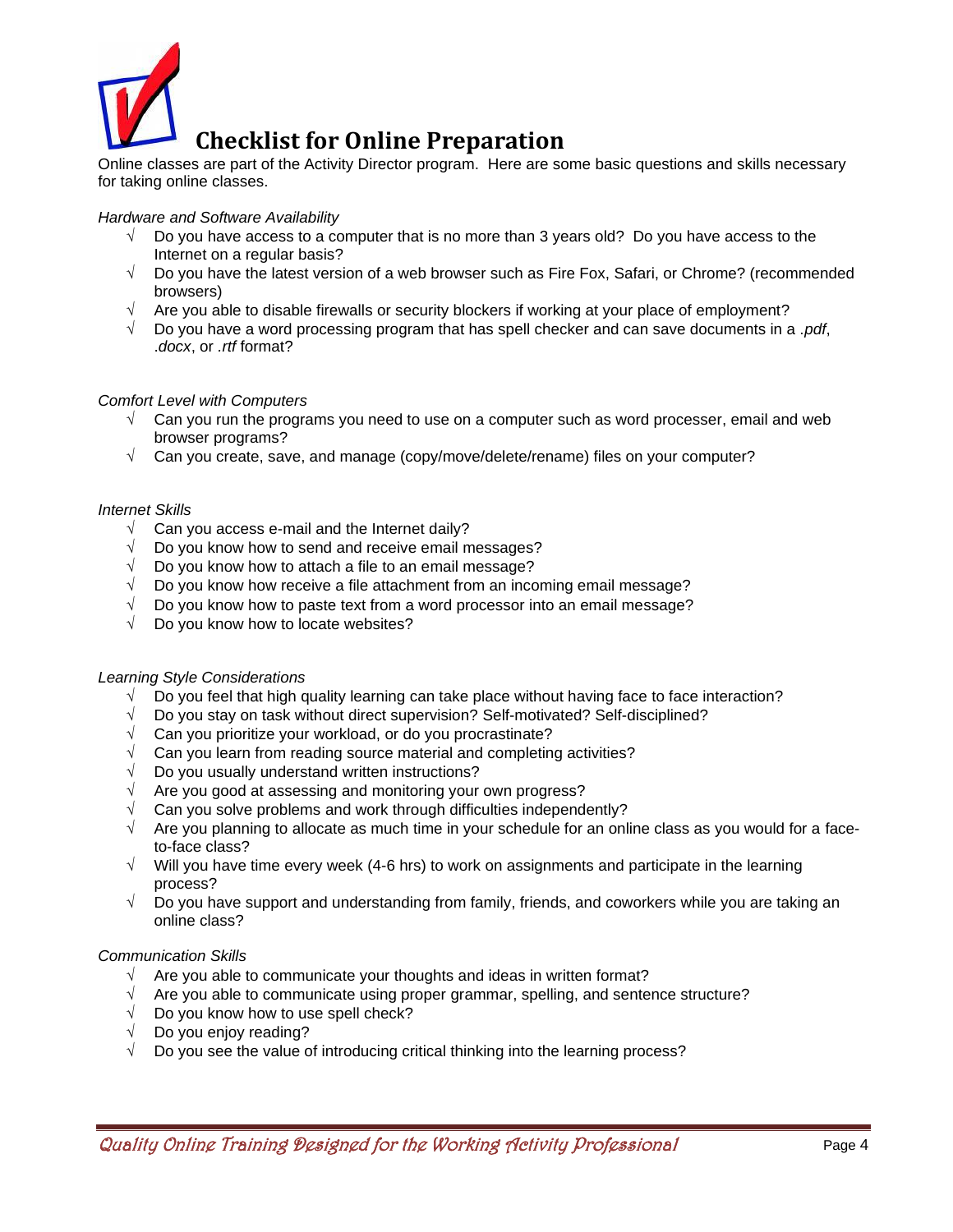# **Frequently Asked Questions (FAQ) About Online Classes**

## *Can I start classes at any time during the semester?*

Each class in the Activity program is 16 weeks long. Class start dates are August (fall semester) January (spring semester).

## *Do I have to be online at a certain time each week?*

No. Because students in the class are from different geographic locations, it becomes a challenge to accommodate time zones. Class participation is done in the Discussions room and allows students to "post" comments and replies at any time. Live webinar sessions are scheduled throughout the semester using Zoom. The sessions are not required to attend and are recorded.

## *How do I submit assignments? Can I email them to the instructor?*

Assignments are required to be submitted in the Assignment folders and will not be accepted by email.

#### *How much time will I be required to put in a week for the online class?*

You can expect to spend a minimum of five to ten hours a week completing assignments, doing the required reading, participating in discussion topics, and doing web searches. Everyone has a different learning rate and style. Your computer skills will also determine how much time you will need.

## *What kind of programs do I need on my computer?*

- Microsoft Office is the preferred word processing program. Assignments are required to be submitted in a .docx or .rtf format. Some of the documents provided in the class are .pdf format. You may need to download a free Adobe Reader plug-in to view those documents. MS Office is available to students for free.
- Computer camera and mic for virtual meetings.

#### *What about firewalls or blockers on my computer?*

Students who access D2L or open documents or videos on computers at their work settings often experience problems due to firewalls and security. If you are planning on using a computer at your work, you will need to check with your organizations I.T. person for any security issues.

## *Do I need high speed internet connection?*

Yes, it is highly recommended. There are some modules where you will be required to watch a video. With dial-up connection, you will not be able to access the videos. If dial-up is your only option, you may need to find an alternative option such as a library or family/friends' computer.

## *Do I need to be good at using the computer?*

Basic skills are essential. See the checklist for specific requirements.

#### *What if I am a procrastinator? Will I be successful?*

Probably not! Online classes are **not** an independent study format that you can put off. There will be due dates and other course requirements that you will need to stay on top of on a weekly basis. Online learning requires motivation, self-discipline and being self-directed. Good time management skills are also important.

## *How do I get the books I need for the class?*

Books can be ordered online from the campus bookstore. There is further information about getting your books later in this document. The thing to remember is not to wait until the last minute to order your textbooks. Often you will need to begin reading or participate in a discussion topic from the textbook at the start of the class.

#### *What if I need help?*

Your instructor is there to help you. If you do not communicate with the instructor, they will not know that you are having problems or are frustrated. Quick start guides are also available to assist you with using the different D2L tools.

#### *What if I will be gone on vacation and an assignment is due during that time?*

Arrangements can be made with the instructor for alternative options prior to being gone.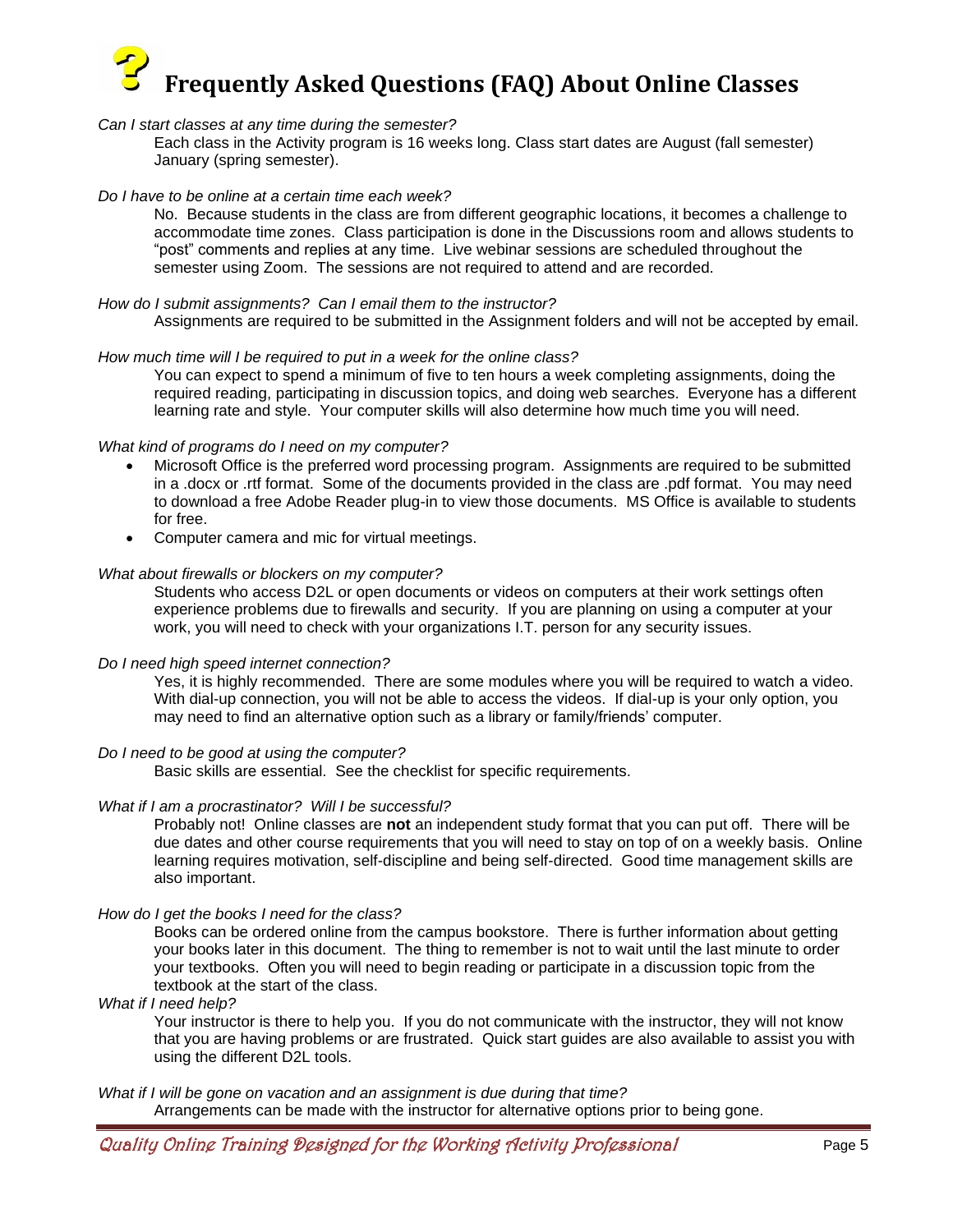

Check your upcoming readings, assignments, and tests quickly to make better decisions about how to handle your workload.

- Weekly calendar view shows the busiest times at a glance
- Full schedule view displays every important date and deadline
- Personal events and milestones can also be added

App notifications keep you up to date with course news and can even let you know when the latest grades are available.

- Notifications include announcements, new course content, and more
- Class discussions can be read and replied to right within the app
- Swipe-to-reveal gestures let students check grades when they're ready

Improve your productivity.

Help you to prepare.

Keep connected.

Pulse is available on iPhone, iPad, and Android™ devices and provides seamless login to the Brightspace Learning Environment. Stay connected with their courses anytime they're on campus, at home, or on the move.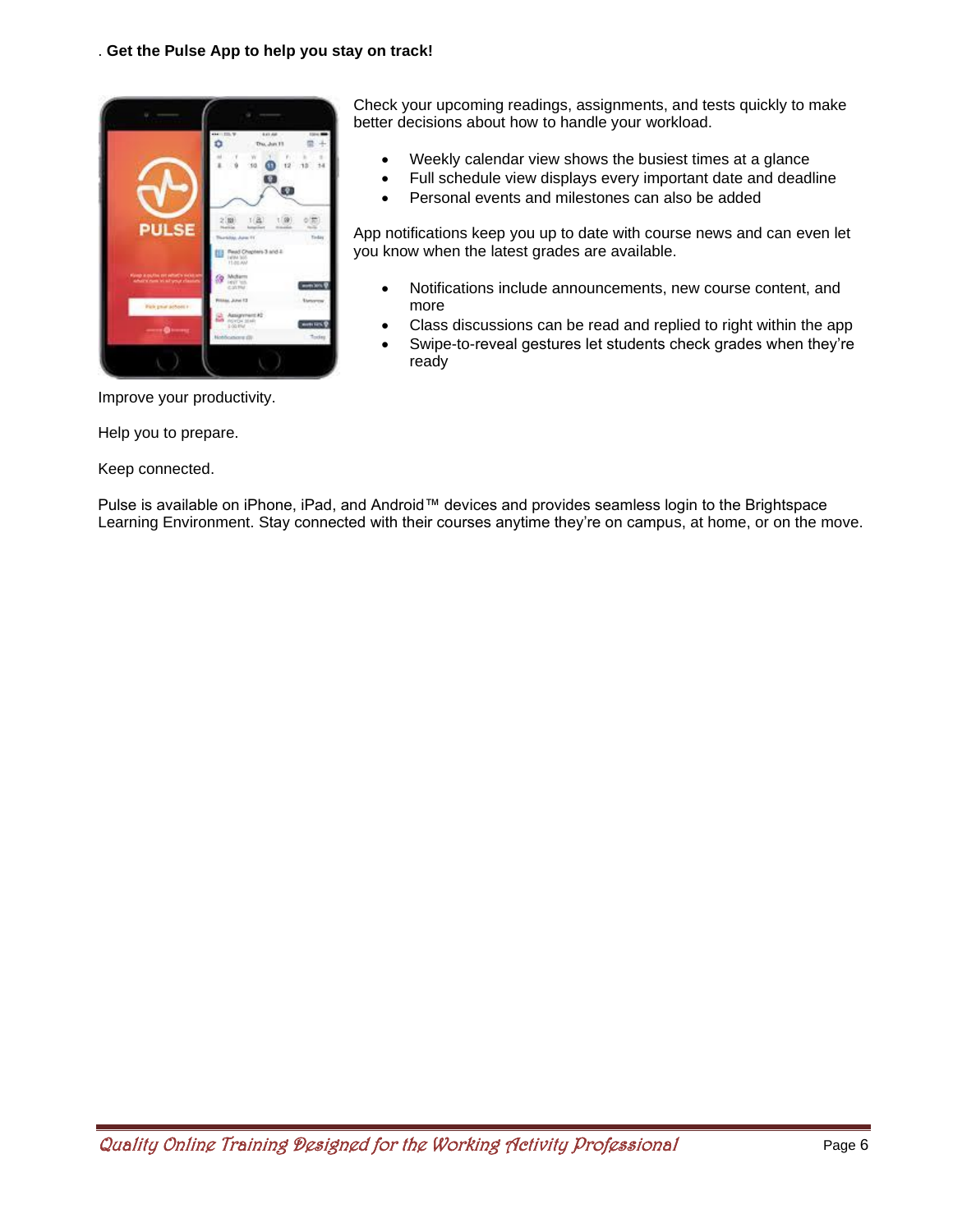# **Activity Program Application, Registration, and Program Completion Process (for degree and certificate options only)**

**Note: Students taking the 4 credit MEPAP course option only are considered visiting/casual student status and do not need to apply to the college. Registration is done by phone with Registrar's office.** 

# **Apply to Ridgewater College for the Activity Director AAS degree or Activity Director certificate.**

- Complete the online application at [www.ridgewater.edu.](http://www.ridgewater.edu/) Click on "Admissions and Aid" and "Apply Now". Make sure to list "Activity Director" as your major on the online application.
- New applicants will need to create and activate their Star ID username and password prior to filling out the application. Follow the steps provided on the screen.
- Please send a copy of your high school transcript to Ridgewater College, Admissions Office. If you have completed 12 or more college-level credits, we can waive the high school transcript requirement, but you must have an Official college transcript sent directly to Ridgewater from your former college.
- Once the Admissions Office has received the application and high school or college transcripts, an acceptance letter will be mailed to the student. Included with the acceptance letter is more information about your next steps such as online orientation. You must complete the online orientation before you can register for classes.
- Questions? Contact the Admissions Office at 320-234-8501 or [admissions@ridgewater.edu.](mailto:admissions@ridgewater.edu)

# **Program Orientation and Registration**

- Advising and Registration will occur virtually via Zoom. (Students will be connected with program advisor Julie Reginek after they complete the online orientation.)
- Access Codes are required to register in eServices and will be given to you by your Advisor/Instructor, Julie Reginek.
- Students need to log into their eServices to register for their classes. They will log into eServices using their Star ID and password. eServices can be found at [www.ridgewater.edu](http://www.ridgewater.edu/) at the top of the page under "Logins".
- The student should become familiar with their eService account:
	- o DAR (Degree Audit Report)
	- o Grades
	- o Bills and Payment
	- o Financial Aid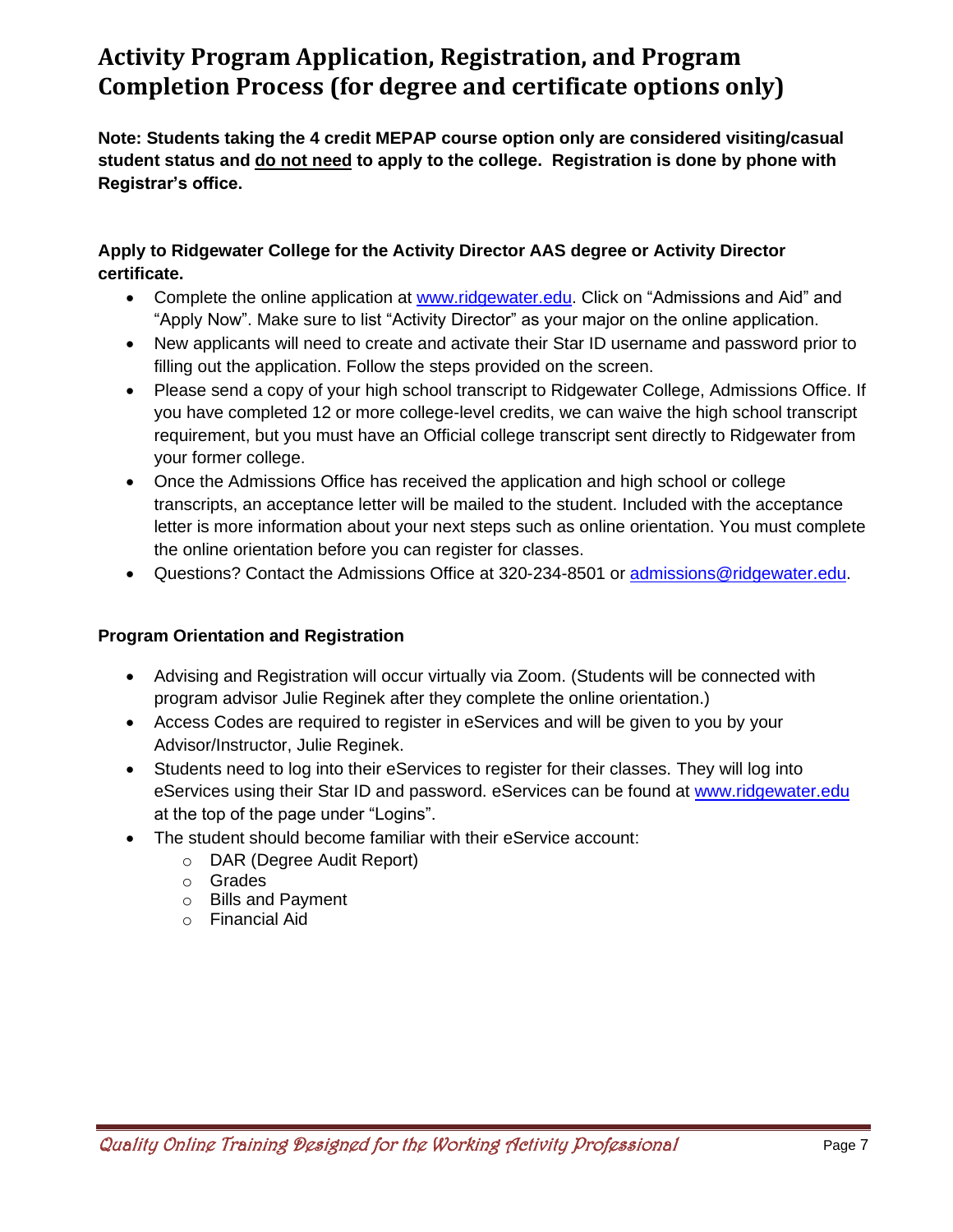# **Class Completion**

□ Meet with advisor (in person, phone or web conference) each semester for advising of classes and registration access code

# **Internship**

If the student is not working in an activity setting, an internship will need to be set up. Contact Julie Reginek, program advisor, to discuss options.

# **Last Semester**

- $\Box$  Meet with advisor for final evaluation of DARS report
- □ Apply for graduation when registering for last semester of classes
- $\Box$  Order cap and gown for graduation and participate in graduation ceremony if you are able ☺

# *Activity Director Program Advisor*

Julie Reginek 320-234-8588 [julie.reginek@ridgewater.edu](mailto:julie.reginek@ridgewater.edu) Ridgewater College [www.ridgewater.edu](http://www.ridgewater.edu/) Hutchinson, MN 55350

2 Century Ave **[www.ridgewater.edu/activitydirector](http://www.ridgewater.edu/activitydirector)** 



**You too can earn your online Activity Director Associate's Degree!**



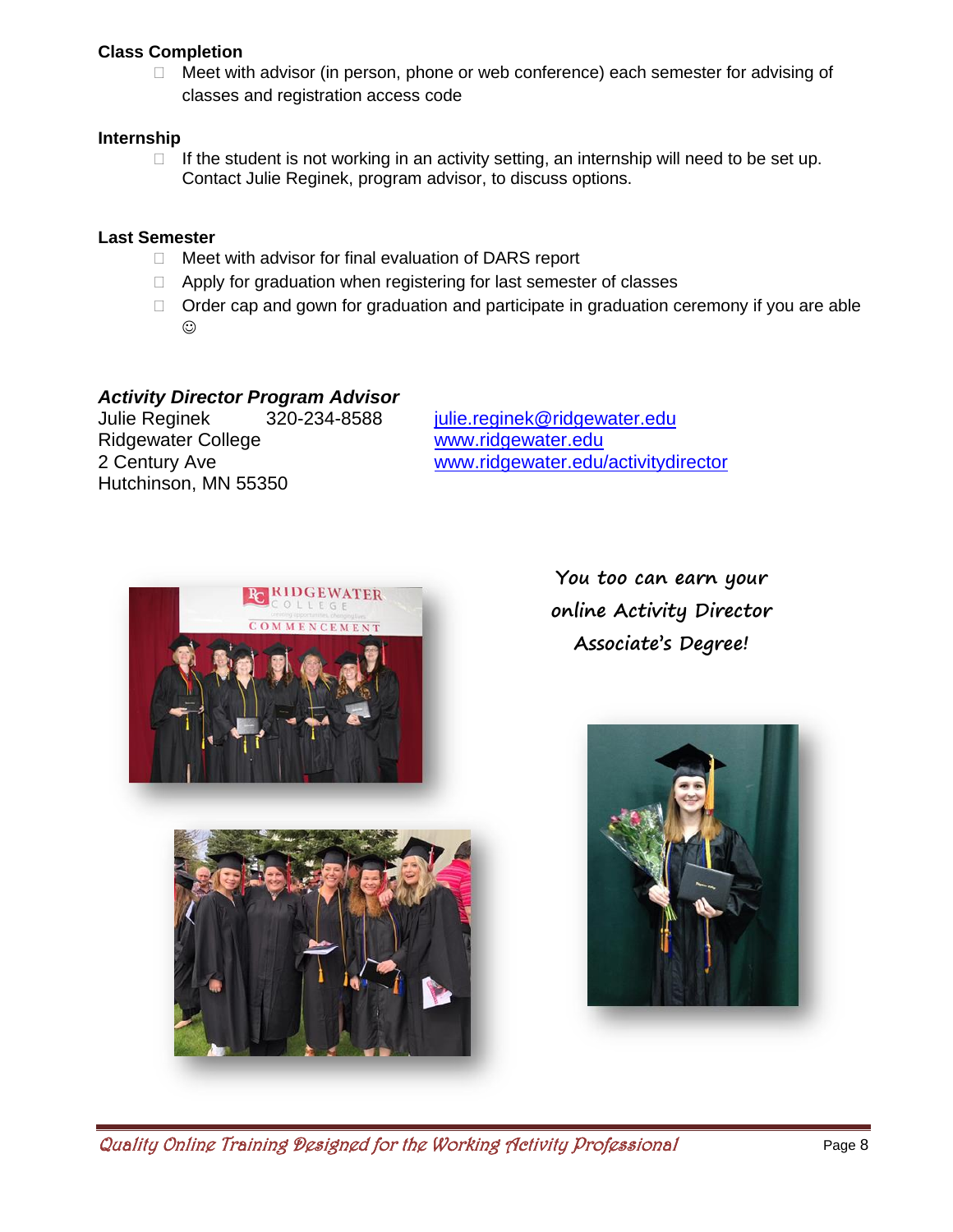# **This section of information is about the ADR 1500 MEPAP 1 Basic Activity Course and ADR 1520 MEPAP 2 Activity Management Course**

**The MEPAP 1 and 2 are the starting point into the associates and certificate program; however, some individuals are pursuing just the MEPAP courses for certification.**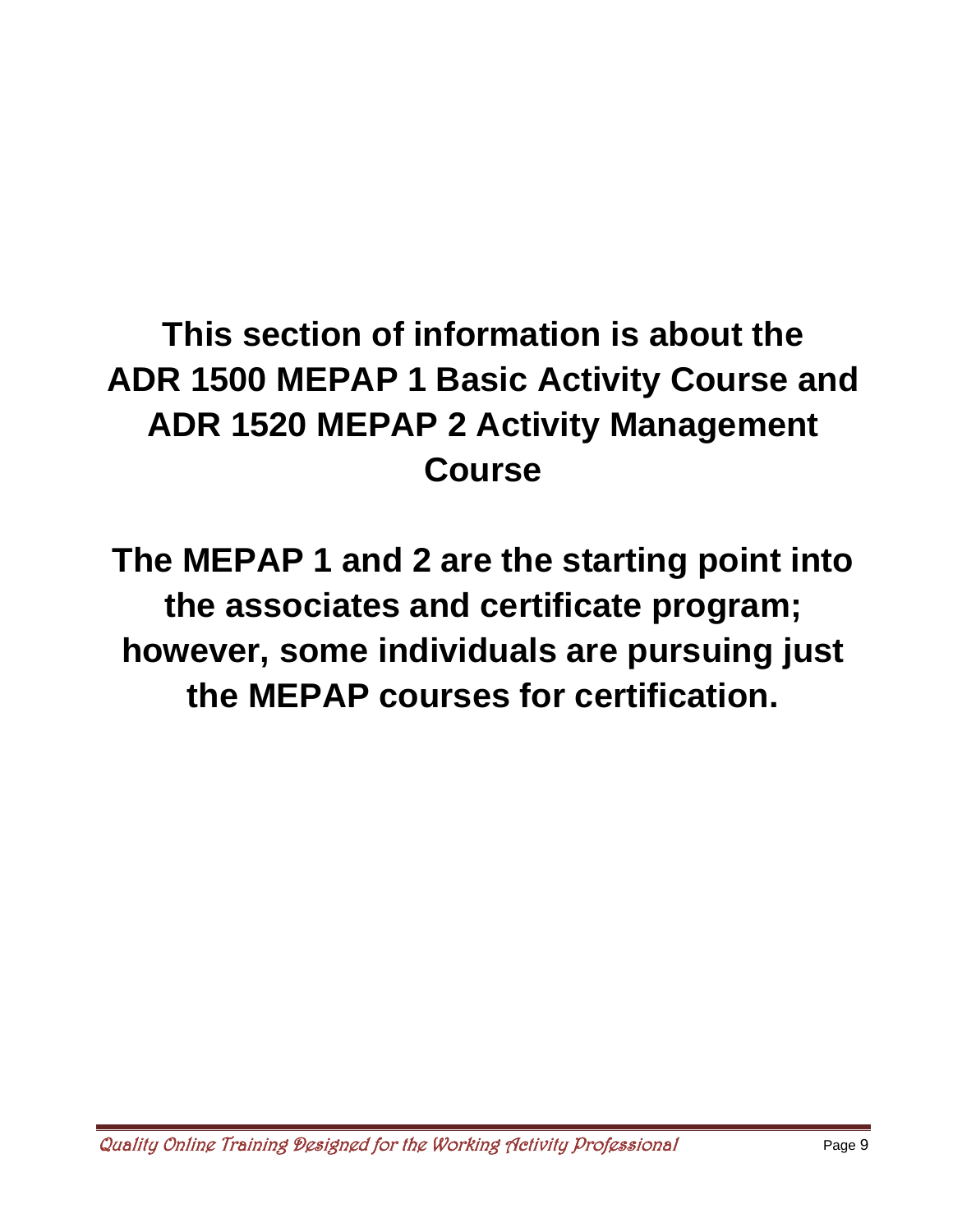



# *Modular Education Program for Activity Professionals (MEPAP) NCCAP #218005*

Ridgewater College offers the following online training classes that meet the NCCAP standardized Modular Education Program for Activity Professionals (MEPAP) education component for certification.

# **ADR 1500 Basic Activity Course** (MEPAP Part 1) (NCCAP #218005)

This is a 4-college credit course that consists of 4 units with each unit being about 4-6 weeks in length.

Unit 1: Introduction to Activities and Aging Services

Unit 2: Health and Social Issues in Aging

Unit 3: Activity Care Planning and Documentation

Unit 4: Activity Calendar Planning and Program Delivery

90-hour internship/practicum\*\*

## **ADR 1520 Activity Management Course** (MEPAP Part 2) (NCCAP #218005)

This is a 4-college credit course that consists of 4 units with each unit being about 4-6 weeks in length.

- Unit 1: Introduction to Activity Management
- Unit 2: Activity Department Management
- Unit 3: Communication Skills for Activity Managers
- Unit 4: Volunteer Management
- 90-hour internship/practicum\*\*

Both MEPAP 1 and 2 classes are offered *fully online.* Classes start at the beginning of each semester, late August and early January. The course design offers flexibility for the working activity professional but in a semistructured format that allows for networking, collaboration, and communication with other activity professionals in the program.

*Since the MEPAP courses lead to NCCAP Activity Director and Activity Professional Certification, the courses are rigorous and require significant time and attention during the semester. These classes are NOT independent or self-paced classes. Students are required to participate in the class weekly.*

## *Note: ADR 1500 and ADR 1520 class final grade will be an average of all units and practicum/internship. You are required to pass each individual unit and practicum with a "C" or better to receive certificate of completion for the MEPAP.*

If you are interested in the certificate or AAS degree options, contact Julie for additional information.

## **How Do I Register for just the MEPAP Classes?**

- 1. Call Ridgewater College registration office at 1-800-722-1151, ext. 5216 to register.
- 2. Registration for just the MEPAP classes is done by phone only.
- 3. Arrange for tuition payment at time of registration
- 4. Obtain your student ID number from the registrar upon registering.
- 5. Email the instructor with your name, mailing address, phone, and email address so additional information can be emailed to you.
- 6. Get the required textbooks- see page 5.
- 7. Contact the instructor with any questions you might have.
- 8. Start thinking about how you will set aside and manage your time and schedule once the class starts.
- 9. Make sure you have fast speed internet and a dependable computer that is in good working condition.
- 10. See [www.ridgewater.edu/activitydirector](http://www.ridgewater.edu/activitydirector) for MEPAP course name/number.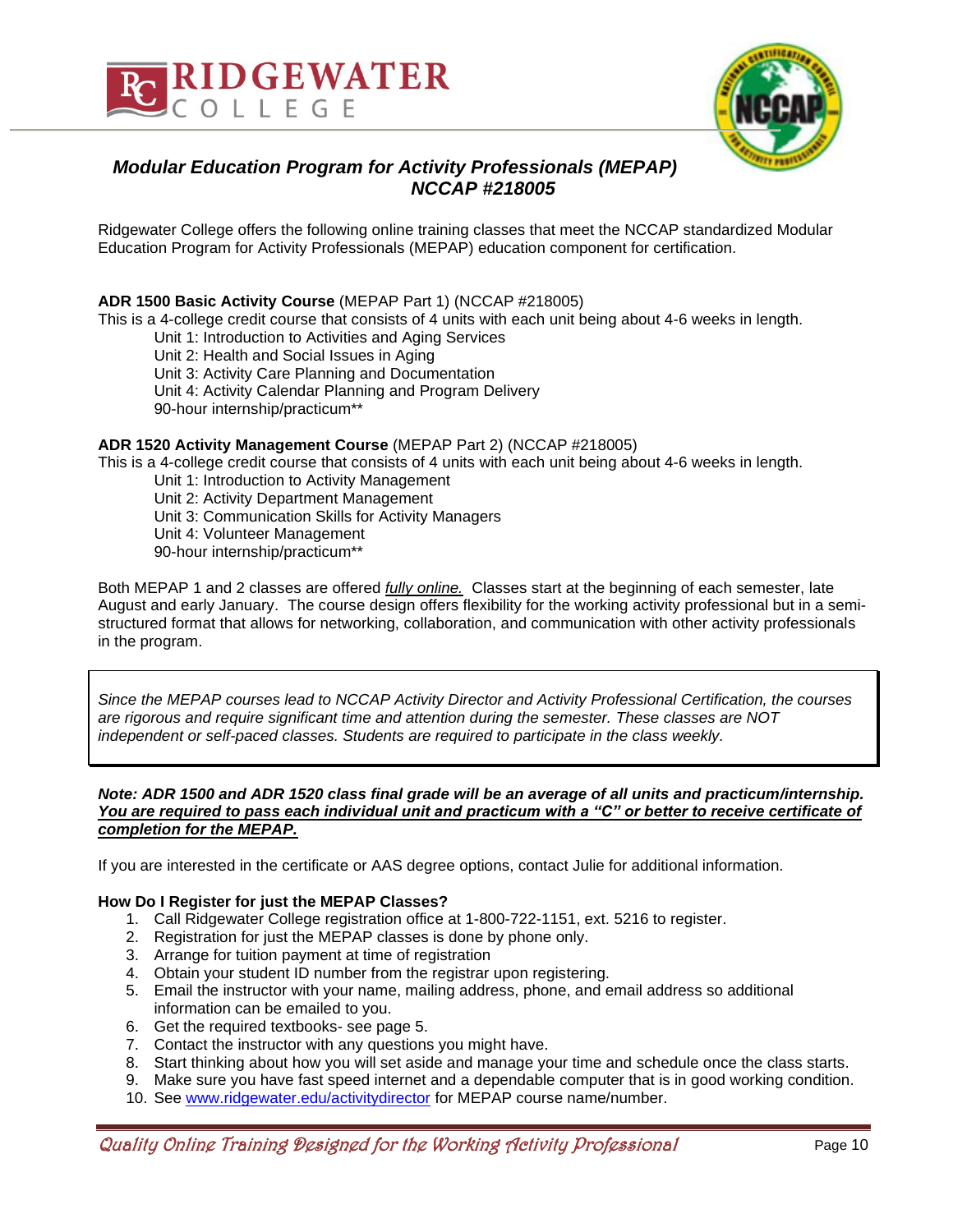

# **ADR 1500 MEPAP 1 Basic Activity Class/Part 1 Course Outline**

#### **PROGRAM DESCRIPTION**

The Basic Activity class (MEPAP part 1) is specifically designed and scheduled for those working in an activity program and are seeking certification or training as an Activity Assistant or Activity Director. The Basic Activity class consists of 4 credits of curriculum and practicum experience (90 hrs). The program is delivered fully online using D2L Brightspace learning management system. Upon successful completion of the 4-credit Basic Activity class, the participant will receive an award of completion certificate. Approved by the National Certification Council for Activity Professionals (NCCAP #218005), this program meets the education requirements of the modular education program, part one. NCCAP certification as an Activity Director also requires completion of the Activity Management Program (MEPAP part 2), CEU's, work experience, and additional college credits.

The content covered in the Basic Activity class provides the student with an understanding of aging services across the continuum of care and the role activity professionals have in developing a quality activity program. The student will be introduced to various physical, cognitive, and psychosocial issues that affect activity programming and delivery.

#### *Basic Activity MEPAP Part 1 Course Outline*

*Unit 1 Introduction to Activities and Aging Services* 

- Identify agencies and organizations in the continuum of care
- Identify professional resources
- Describe regulatory requirements for the activity services
- Identify resident rights, vulnerable adults, neglect, and abuse
- Describe purpose and process of resident and family councils

#### *Unit 2 Health and Social Issues in Aging*

- Explain physical, cognitive, and sensory changes in aging
- Explain adaptations to use for different functioning levels
- List activity programming ideas and interventions
- Identify infection control and safety issues in activity services
- Identify behavioral concerns

#### *Unit 3 Activity Care Planning and Documentation*

- Explain survey process and the implication for activity services
- Identify assessment process
- Explain how to assess resident for activity needs and interests
- Write care plans and progress notes
- Identify documentation procedures and protocols

#### *Unit 4 Activity Calendar Planning and Program Delivery*

- Define types of activity programming
- Explain wellness model and it's implication for activity services
- Explain activity program management strategies
- Identify activity calendar planning basics
- List activity ideas and resources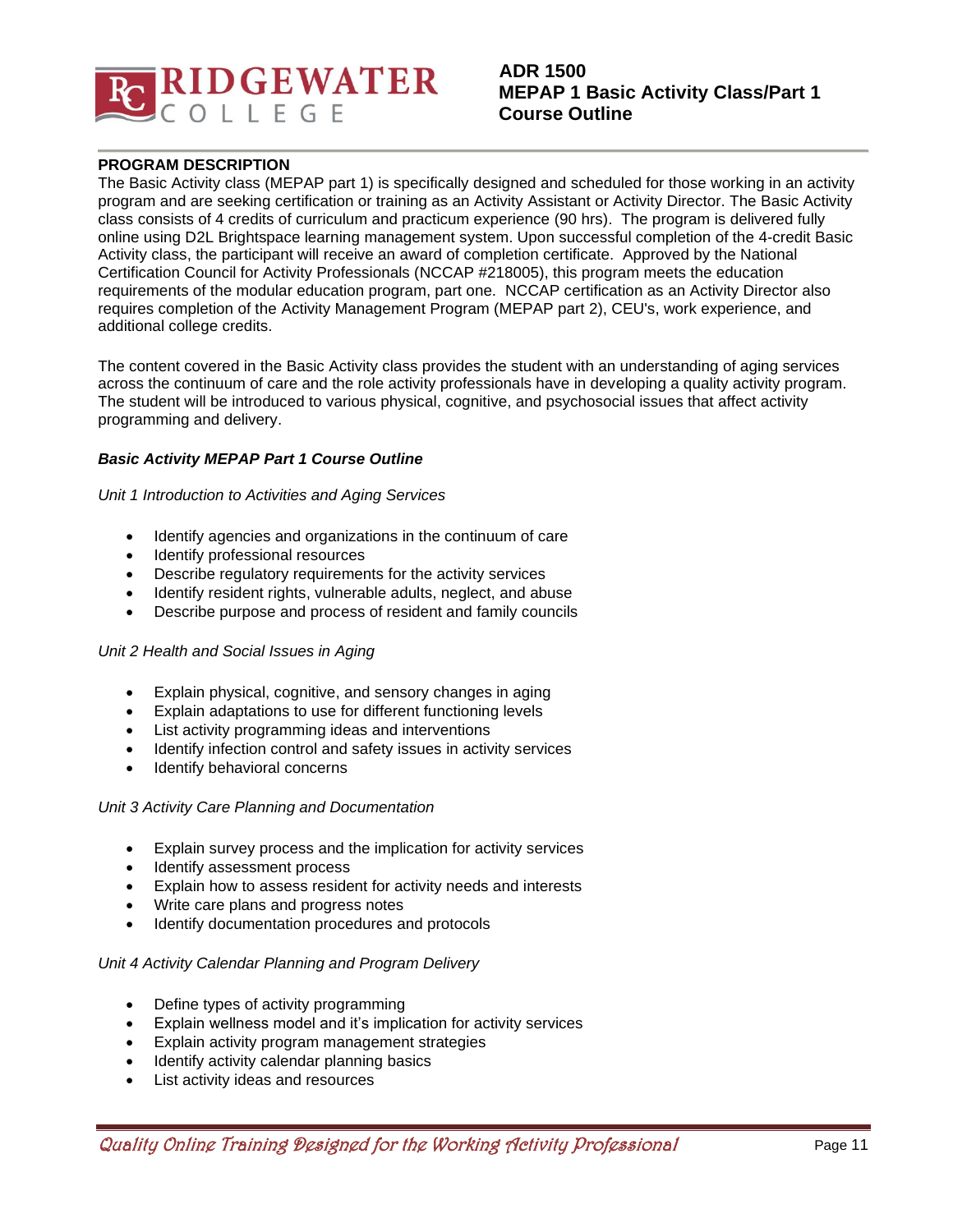## *Important Note*

# **Basic Activity Class Practicum/Internship Requirement – (90 hours)**

A 90-hour practicum/internship is required for all students in the MEPAP Basic Activity class and is done in conjunction with the classroom component. This 90-hour practicum or internship is a requirement of the MEPAP and NCCAP.

A student who currently works in an elderly activity or recreation setting will complete the 90-hour practicum through a series of projects and assignments in addition to the class assignments. These practicum projects and assignments are infused into the curriculum and are designed to build, evaluate, and assess the activity program, department and services. In order to complete required practicum assignments and projects, students may need to access facility records, documentation, attend care conferences, and other forms of information*. It is the student's responsibility to make arrangements and secure permission with the appropriate supervisor to complete all assignments.*

A student who does not work in an activity or recreation setting will be required to complete the 90 hours of internship experience. The goal of the internship is to provide the student with the real-world experience of activity program delivery and to apply the skills and knowledge learned in the classroom. The student and program instructor/advisor will work together to determine a practicum site appropriate for a quality learning experience. This should be set up within the first two weeks of the semester to assure hours will be completed by the end of the semester. A training plan will be designed to outline the tasks and duties to be completed by the student during the practicum under the supervision of a qualified activity professional.

# **TEXT AND REFERENCES**

Required Textbook:



*Long Term Care for Activity Professionals (2018) Seventh Edition* By Best-Martini, Weeks, & Wirth [www.idyllarbor.com](http://www.idyllarbor.com/)

Textbooks are available online at Ridgewater College bookstore [www.ridgewaterbookstore.com](http://www.ridgewaterbookstore.com/) or at other online book websites. To order books online through the college bookstore, you will need to create an account for billing and shipping. Please follow the instructions on the website for creating your bookstore account. Be sure to select "Hutchinson Campus."

Additional references and resources provided online.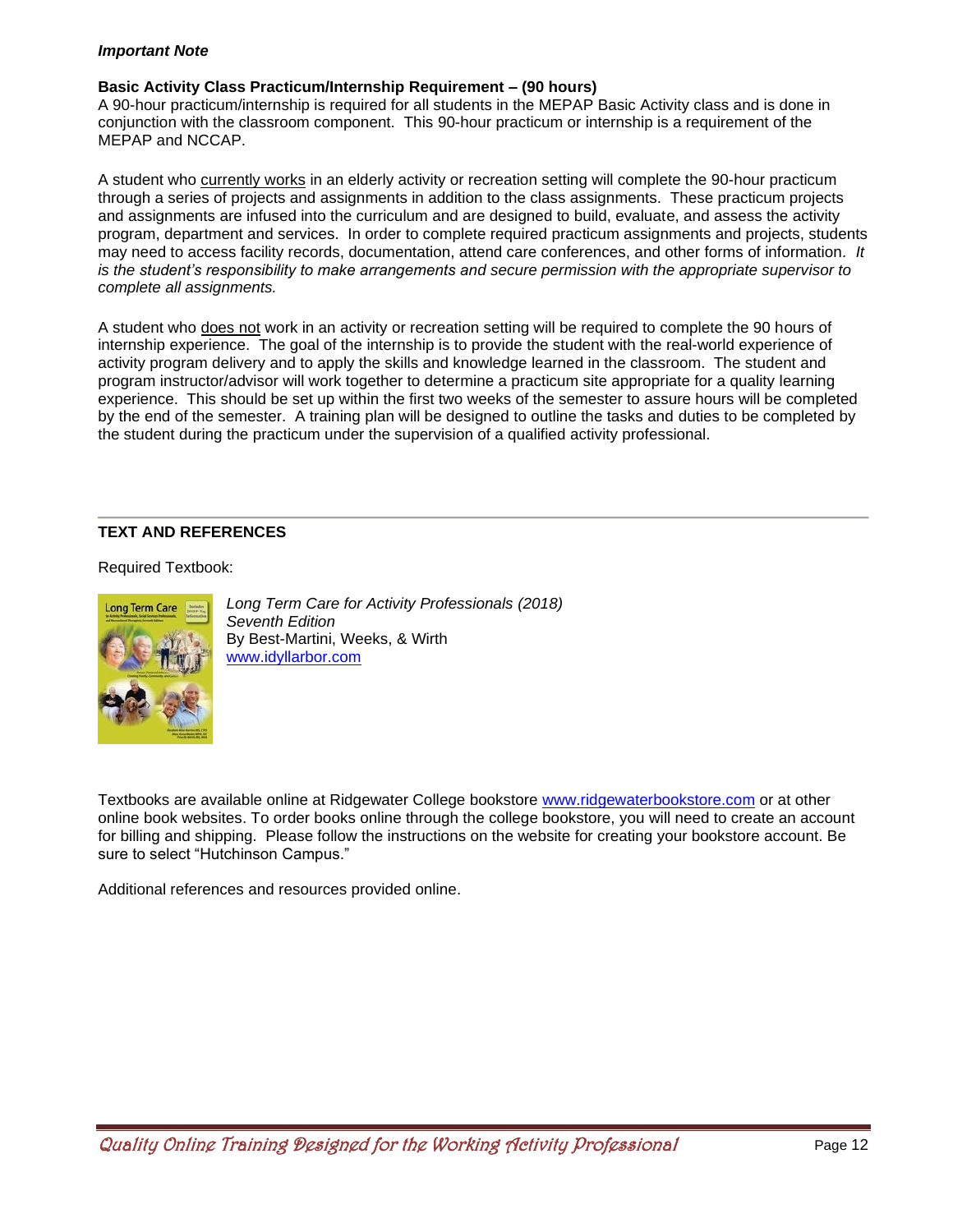

**ADR 1520 MEPAP 2 Activity Management Class**

# **Course Outline**

## **PROGRAM DESCRIPTION**

The Activity Management class MEPAP part 2 is specifically designed and scheduled for those working in an activity program and are seeking certification or training as an Activity Assistant or Activity Director. The Activity Management class consists of 4 credits of curriculum and practicum experience (90 hrs). The class is delivered fully online using Desire2Learn course management system. Upon successful completion of the 4-credit Activity Management class, the participant will receive an award of completion certificate. Approved by the National Certification Council for Activity Professionals (NCCAP #218005) this program meets the education requirements of the modular education program, part one. Certification as an Activity Director also requires completion of the Basic Activity Program (MEPAP part 1), CEU's, work experience, and additional college credits.

The content covered in the Activity Management class provides the student with an understanding of leadership and management skills needed to effectively lead and manage an activity department and staff. The student will be introduced to the many responsibilities and tasks required of the Activity Director. Students enrolled in this class should have a basic knowledge of regulatory compliance, program and calendar development, standards of practice, aging issues, care planning and documentation and various intervention techniques.

## *Activity Management Class MEPAP Part 2 Course Outline*

## *Unit 1 Introduction to Activity Management*

- Describe the role of the activity professional as a department manager
- Define leadership skills for activity managers
- Identify community relations and its effect on activity services
- Describe program and department responsibilities of the activity professional

## *Unit 2 Activity Department Management*

- Describe the process of personnel management
- Outline strategies for time and space management
- Describe process for managing the activity program and department records
- Demonstrate Quality Assurance process for evaluating programs and services

## *Unit 3 Communication Skills for Activity Managers*

- Identify effective communication skills for activity professionals
- Describe problem solving techniques
- Develop an educational presentation
- Identify teamwork process for the activity department

#### *Unit 4 Volunteer Management*

- List methods for recruiting volunteers
- Identify steps for training and orientation of volunteers
- Identify ways for volunteer recognition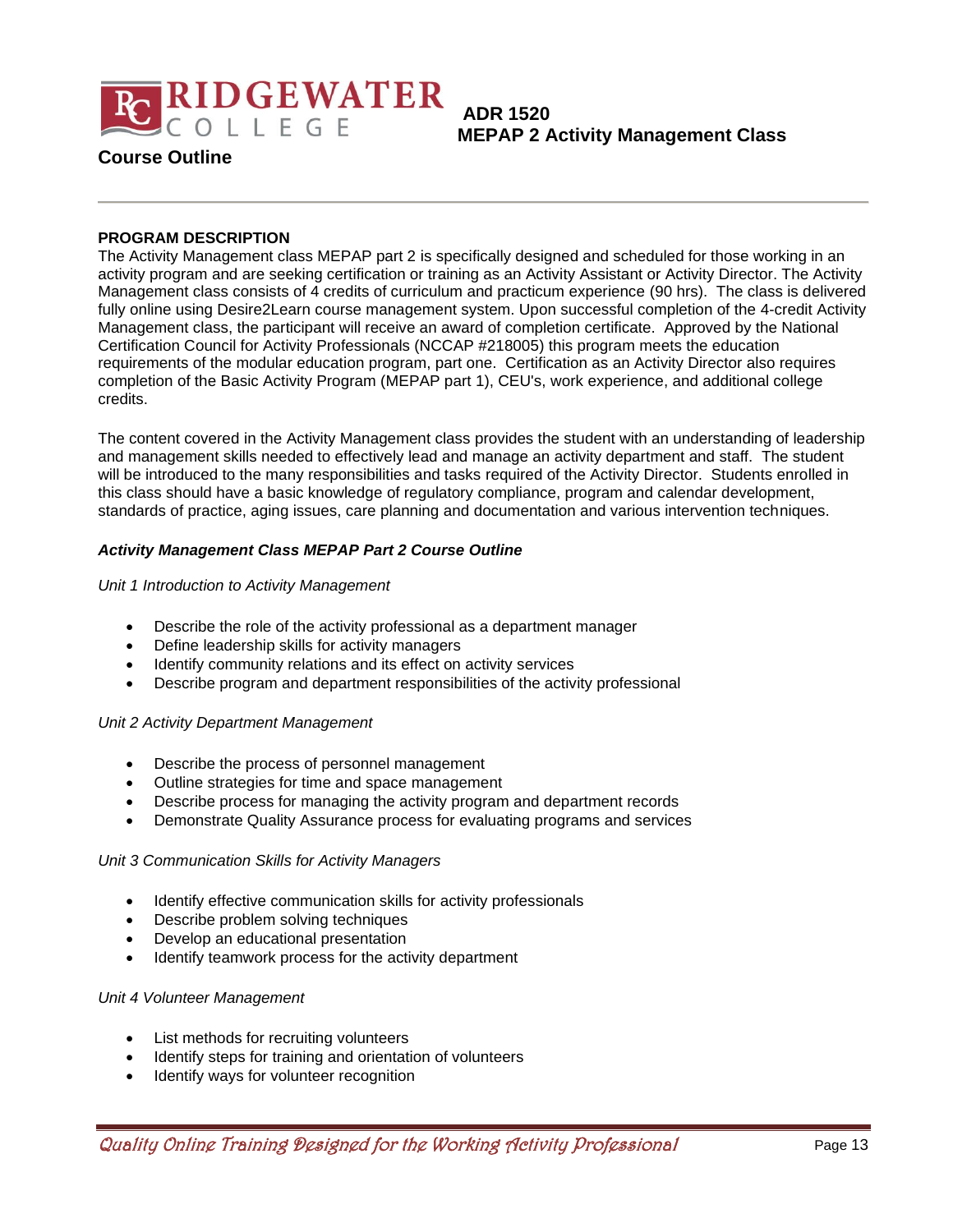## *Important Note*

# **Activity Management Class Practicum/Internship Requirement – (90 hours)**

A 90-hour practicum/internship is required for all students in the MEPAP Activity Management Program and is done in conjunction with the classroom component. This 90-hour practicum/internship is a requirement of MEPAP and NCCAP.

A student who currently works in an elderly activity or recreation setting will complete the 90-hour practicum through a series of projects and assignments in addition to the class assignments. These practicum projects and assignments are infused into the curriculum and are designed to build, evaluate, and assess the activity program and department. In order to complete required practicum assignments and projects, students may need to access facility records, documentation, attend care conferences, and other forms of information. *It is the student's responsibility to make arrangements and secure permission with the appropriate supervisor to complete all assignments.* 

A student who does not work in an activity or recreation setting will be required to complete the 90 hours of internship experience. The goal of the internship is to provide the student with the real-world experience of activity program delivery and to apply the skills and knowledge learned in the classroom. The student and program instructor/advisor will work together to determine a practicum site appropriate for a quality learning experience. This should be set up within the first two weeks of the semester to assure hours will be completed by the end of the semester. A training plan will be designed to outline the tasks and duties to be completed by the student during the practicum under the supervision of a qualified activity professional. See page 24 for internship information.

# **TEXT AND REFERENCES**

All books are required.



*Effective Management in Therapeutic Recreation Services, 3 rd e*dition, By Carter, Smith, and O'Morrow Venture Publishing (2014).



You will also need "*Who Moved My Cheese*" and "*The One Minute Manager*" which can be purchased at any general bookstore or online.

Textbooks are available online at Ridgewater College bookstore [www.ridgewaterbookstore.com](http://www.ridgewaterbookstore.com/) or at other online book websites. To order books online through the college bookstore, you will need to create an account for billing and shipping. Please follow the instructions on the website for creating your bookstore account. Be sure to select "Hutchinson Campus."